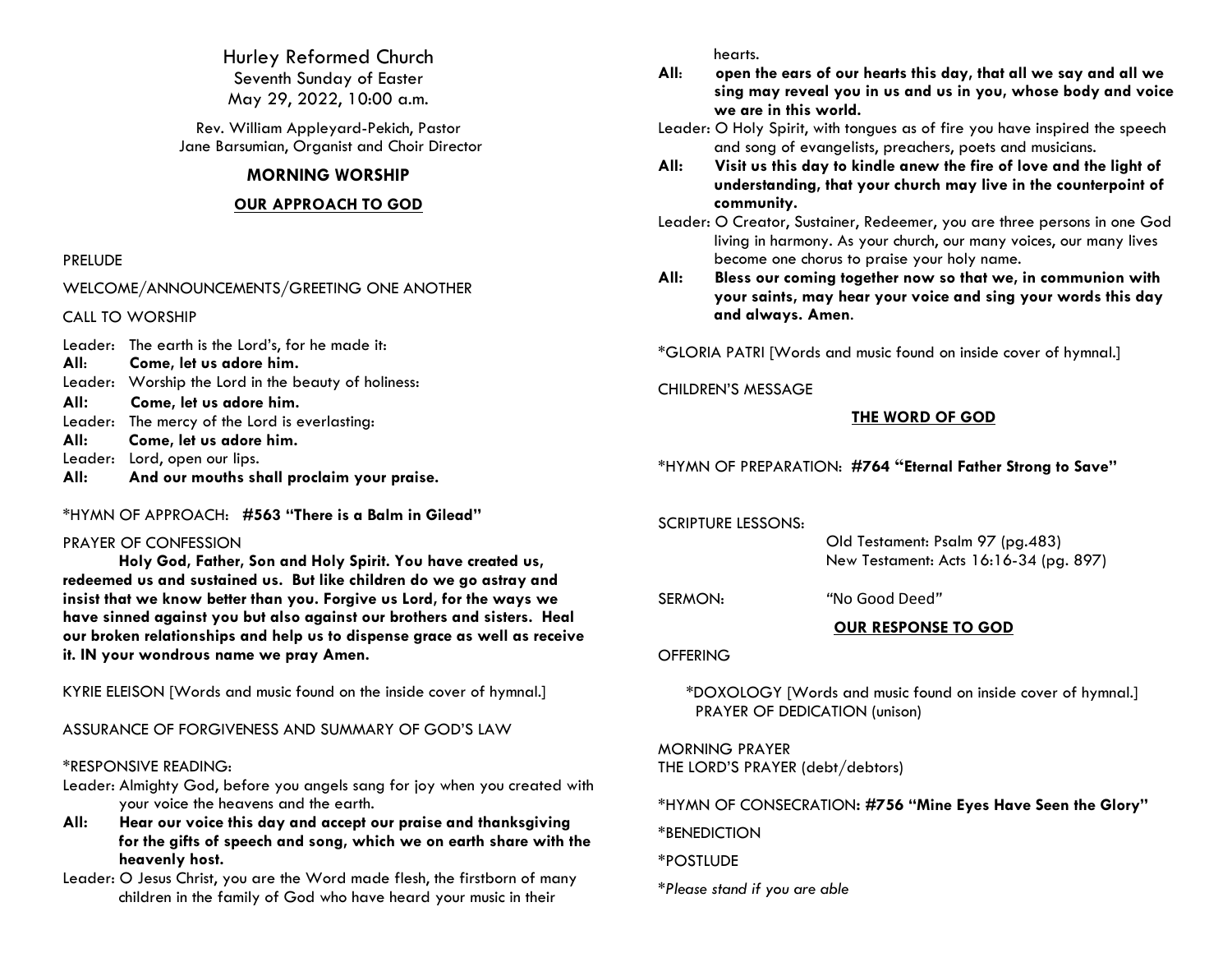### **Welcome to Hurley Reformed Church!**

With joy we welcome your presence among us today. Let the words of the psalmist set the tone of our worship: "Sing praises to the LORD, O you faithful ones, and give thanks to his holy name--joy comes with the morning" (Psalm 30:4-5 NSRV)

**In Person and Zoom Worship** happens at 10am!

**Ushers assisting in the service** are Allan Dumas and Lee Gable

**Please join us** in Schadewald Hall after worship for refreshments!

**Flowers on the Alter** are provided by Kathy Jansen

**Mission of the month-** Walk for Water

**Reach out to those who need your support in their day to day needs:** 

Judy Bell (Terry Gaffken's mom) needs prayers; Shirley Ruth is in Golden Hill; Bev Roosa is at the Terraces at Brookmeade; Fred Horvers is at TenBroeck; Lori Pinkham is in Wingate at Ulster; Anthony DiPietro (son of MaryAnn DiPietro); Marie Dressel. David Giles, Barbara Sartorius in New Hampshire

**Audio recordings** of the weekly sermon are available on our website, HurleyReformedChurch.org.

# **Hurley Reformed Church**

**Staff**

11 Main Street, PO Box 328, Hurley NY 12443 845-331-4121 www.HurleyReformedChurch.org

Rev. William Appleyard-Pekich Tara Lockart- Church Secretary pastor@HurleyReformedChurch.org admin@HurleyReformedChurch.org

Organist/Choir Director – Treasurer – Arlene Cotich Jane Barsumian, M.Ed.

# **Consistory 2022**

Dennis Croswell, *Property & Maintenance* Allan Dumas Christopher Decker, *Finance* Lee Gable Glenn Decker, *Senior Elder* Jeanne Quenzer Lisa Longto, *Clerk* David Kent, *Youth Ministry* Linda Moon, *Missions* Dino Sumerano, *Worship* Bill Baldinger Robert Kindt, *IT*

**Elders Deacons**

Hours: T,W,TH,F, 9-2

Rev. Charles E. Stickley, *Pastor Emeritus*

**Stickley Gardens Columbarium . . .** A sacred place of beauty and contemplation. (*Located on the south lawn of the church.)* 

The lone candle on the chancel is our Peace Candle. It represents this church's support for the men and women in military service, and our prayer that one day we will live in a world where their sacrifice is no longer needed.



Hurley Reformed Church Hurley, New York

# The Rev. William Appleyard-Pekich Minister of Word and Sacrament

*Welcome*

*May the doors of this church be wide enough to receive all who need human love and fellowship, and a Father's care; and narrow enough to shut out all envy and hate.*

*Enter to Worship Depart to Serve*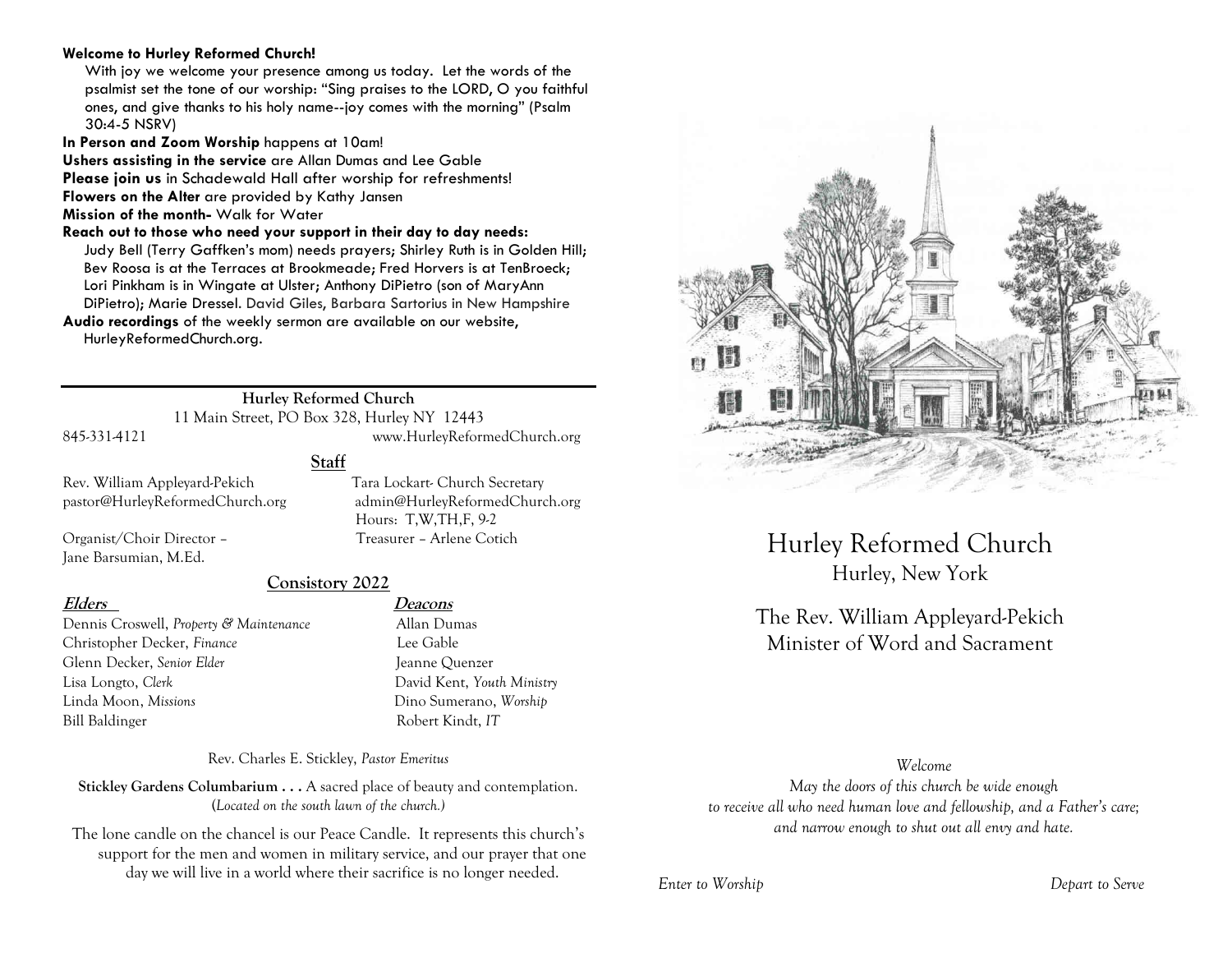# **#563 There is a Balm in Gilead**

## *Refrain*

*There is a balm in Gilead to make the wounded whole: There is a balm in Gilead to heal the sin-sick soul.*

1-Sometimes I feel discouraged, And think my work's in vain, But then the Holy Spirit Revives my soul again.

2-If you cannot preach like Peter, If you cannot pray like Paul, You can tell the love of Jesus and say, "He died for all."

# **#764 Eternal Father Strong to Save**

1- Eternal Father, strong to save, Whose arm hath bound the restless wave, Who bids the mighty ocean deep Its own appointed limits keep; O hear us when we cry to Thee For those in peril on the sea.

2- O Christ, the Lord of hill and plain O'er which our traffic runs amain By mountain pass or valley low: Whenever, Lord, our brethren go, Protect them by Thy guarding hand From ev'ry peril on the land.

3- O Spirit, whom the Father sent To spread abroud the firmament: O Wind of Heaven, by Thy might Save all who dare the eagle's flight, And keep them by Thy watchful care From ev'ry peril in the air.

danger's hour; From rock and tempest, fire and foe, Protect them where so e'er they go. Thus, evermore shall rise to Thee Glad praise from air and land and sea.

# **#756 Mine Eyes Have Seen the Glory**

Mine eyes have seen the glory of the coming of the Lord. He is trampling out the vintage where the grapes of wrath are stored; He hath loosed the fateful lightening of His terrible, swift sword. His truth is marching on

*Refrain: Glory, glory Hallelujah Glory, glory Hallelujah Glory, glory Hallelujah His truth is marching on*

I have seen him in the watch-fires of a hundred circling camps; They have builded Him an altar in the evening dews and damps. I can read His righteous sentence by the dim and flaring lamps. His day is marching on.

## *Refrain:*

He has sounded forth the trumpet that shall never call retreat; He is sifting out the hearts of men before His judgment seat. Oh, be swift, my soul, to answer Him! be jubilant, my feet! Our God is marching on

## *Refrain:*

In the beauty of the lilies Christ was born across the sea, With a glory in His bosom that transfigures you and me. As He died to make men holy, let us live to make men free, While God is marching on.

*Refrain:*